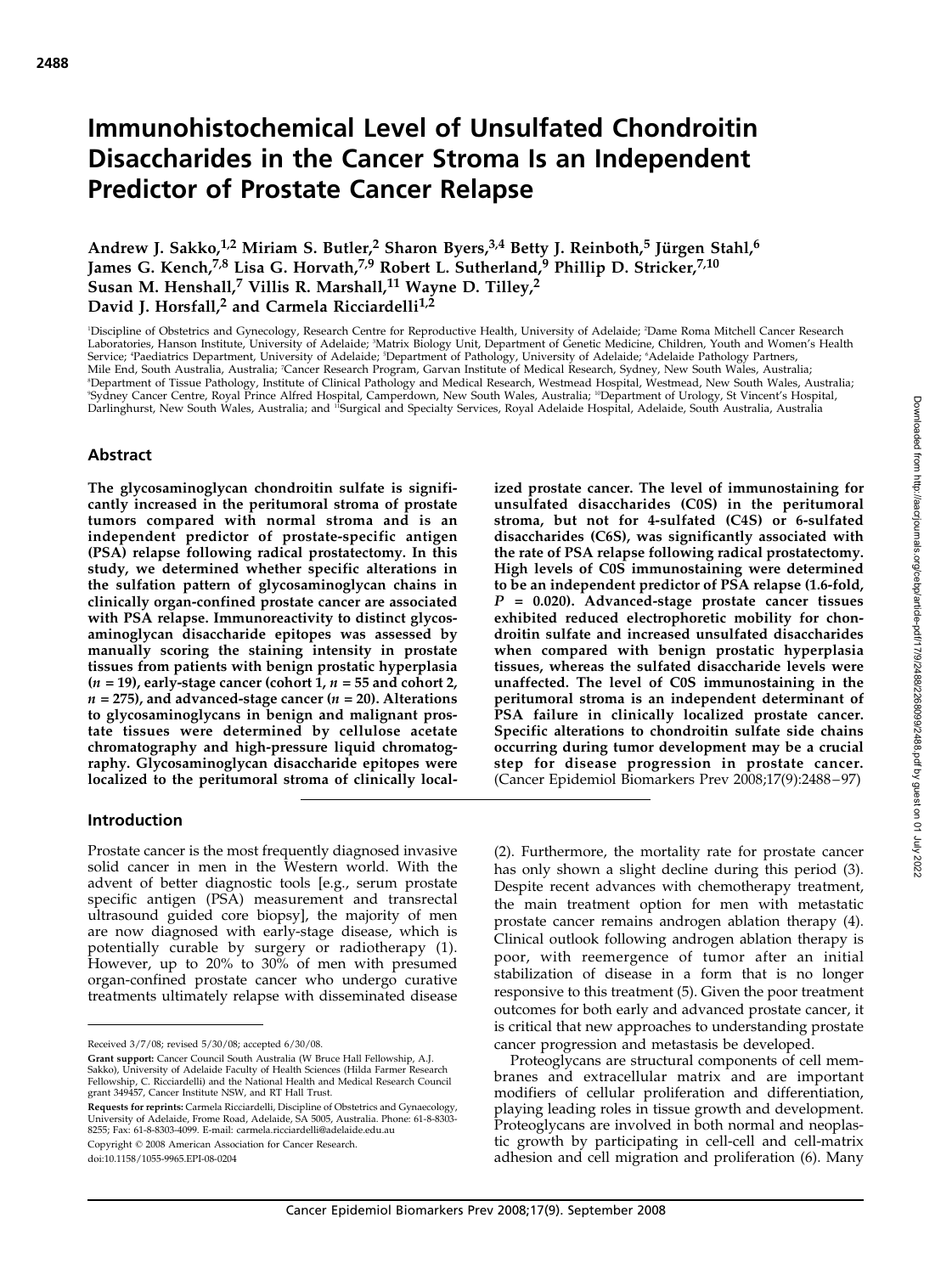of the functions of proteoglycans are associated with their attached glycosaminoglycan side chains. Glycosaminoglycans are unbranched polysaccharide chains composed of repeating disaccharide units that are linked to the proteoglycan protein core, and are highly negatively charged due to the presence of sulfate and/ or carboxyl groups. The composition of these disaccharide units and their sulfation patterns determines distinct glycosaminoglycan types. Chondroitin sulfate is a glycosaminoglycan side chain component of several distinct proteoglycans (e.g., versican) and has a linear polymer structure that possesses repetitive, sulfated disaccharide units containing glucuronic acid and N-acetylgalactosamine (GalNAc) joined by  $\beta$ (1-4) and  $\beta$ (1-3) linkages with sulfate residues at either the C-4 or C-6 position of the disaccharide moiety.

The concentration of chondroitin sulfate is greatly increased over normal tissue levels in several different malignancies (7-10), including prostate cancer (11-13). Our previous studies illustrated that patients treated by radical prostatectomy for early stage  $(cT_1-cT_2)$  cancer who showed high chondroitin sulfate concentration in the peritumoral stroma of the prostate had a significantly higher incidence of PSA failure than patients with low chondroitin sulfate concentration (14). Chondroitin sulfate levels in advanced  $(cT_4)$  prostate cancer tissues are very similar to the levels present in those early-stage prostate tumors that ultimately progressed,<sup>12</sup> suggesting that metastasis could be associated with increased chondroitin sulfate levels. Although chondroitin sulfate proteoglycans are widely distributed both on the surfaces of most cells and in the extracellular matrix, the structure and function of chondroitin sulfate side chains in malignant tissues have not been thoroughly investigated. Immunologic studies using monoclonal antibodies indicated that the sulfation profile of chondroitin sulfate chains varies according to specific spatiotemporal patterns in embryologic tissues, suggesting that chondroitin sulfate isoforms differing in sulfation position and degree perform distinct functions in embryologic development (15). Variance in chondroitin sulfate structure is largely determined by the specificities of the glycosyltransferases and sulfotransferases involved in chondroitin sulfate synthesis (16). Studies by Kitagawa et al. (17) showed that the ratio of C4S to C6S chondroitin sulfate chains in the embryonic chick brain changes with development and that the levels of specific sulfotransferase activities are closely coordinated with changing levels of individual sulfated disaccharides. Alterations in chondroitin sulfate structure have been observed in many different cancer types (7-10, 18, 19). Importantly, Dietrich et al. (8) showed an increased amount of unsulfated disaccharides in the urine of patients with different malignancies, including prostate cancer.

The aimof this study was to investigate the sulfation pattern of glycosaminoglycan side chains in clinically localized and advanced prostate cancer and to determine whether specific alterations in disaccharide epitopes are associated with PSA relapse.

### Materials and Methods

Patient Cohorts. Samples of prostate tissue were collected from patients undergoing retropubic radical prostatectomy for clinically organ confined prostate cancer (Early Stage Pilot Cohort 1,  $n = 55$  and Early Stage Cohort 2,  $n = 275$  and from men undergoing transurethral resection of the prostate for voiding dysfunction  $[n = 39; 19$  from men with advanced metastatic disease, i.e.,  $cT_4N_xM_1$  and 20 from men with benign prostatic hyperplasia (BPH)]. All tissue samples were surplus to diagnostic requirements and were obtained either through the Repatriation General Hospital Tissue Bank or the Garvan Institute of Medical Research with approval from the Flinders Medical Centre, Repatriation General Hospital, University of Adelaide, and the St. Vincent's Hospital (Sydney) Human Ethics Committees. Tumors were staged using the International Union against Cancer system(20). The presence of micrometastatic disease at the time of surgery for patients was determined by a PSA failure, that is, a return to measurable serum PSA levels on two sequential measurements subsequent to a postoperative level below the sensitivity threshold of the assay (<0.2 ng/mL). Early Stage Cohort 1 (Repatriation General Hospital cohort), Advanced Cancer Cohort, and BPH Cohort consisted of whole sections of tissues mounted on microscope slides, whereas Early Stage Cohort 2 (St. Vincent's Hospital Campus Prostate Cancer Group tissue microarray cohort) consisted of sections of arrayed prostate tissue cores mounted on microscope slides. In statistical analyses, the Early Stage Pilot Cohort 1 was used as a training set and the Early Stage Cohort 2 was used as a validation set. The cohort profiles are detailed in Table 1.

Immunodetection of Glycosaminoglycan Epitopes. Sections of paraffin-embedded prostate tissue  $(4 \mu m)$ from the Early Stage Cohort 1 (pilot cohort) were immunostained with a panel of commercially available monoclonal antibodies to the specific glycosaminoglycan disaccharide epitopes that remain after digestion with chondroitinase enzymes (21), that is, 2B6 monoclonal antibody detects 4-sulfated disaccharide (C4S, 1/1000, Seikagaku Corporation), 3B3 monoclonal antibody detects 6-sulfated disaccharide (C6S 1/200, Seikagaku Corporation), and 1B5 monoclonal antibody detects unsulfated disaccharide (C0S, 1/400, Seikagaku Corporation) in chondroitin sulfate and dermatan sulfate glycosaminoglycan side chains. Positive C0S immunoreactivity in cancer and nonmalignant prostate tissues was detected following digestion with chondroitinase ABC [0.1 unit/mL in 100 mmol/L Tris acetate buffer (pH 7.5) containing  $0.1\%$  bovine serum albumin, 1 h at  $37^{\circ}$ C, Sigma Chemical Co.] and with chondroitinase AC [0.1 units/mL in 50 mmol/L sodium acetate buffer (pH 6.0) containing  $0.1\%$  bovine serum albumin, 1 h at  $37\degree$ C, Sigma Chemical]. No immunoreactivity for C0S was detected using chondroitinase B [0.1 unit/mL in 100 mmol/L Tris acetate buffer (pH 8.0) containing 0.1% bovine serum albumin, 1 h at  $37^{\circ}$ C, Sigma Chemical]. <sup>12</sup> C. Ricciardelli, unpublished observation. These findings indicate that the COS disaccharides are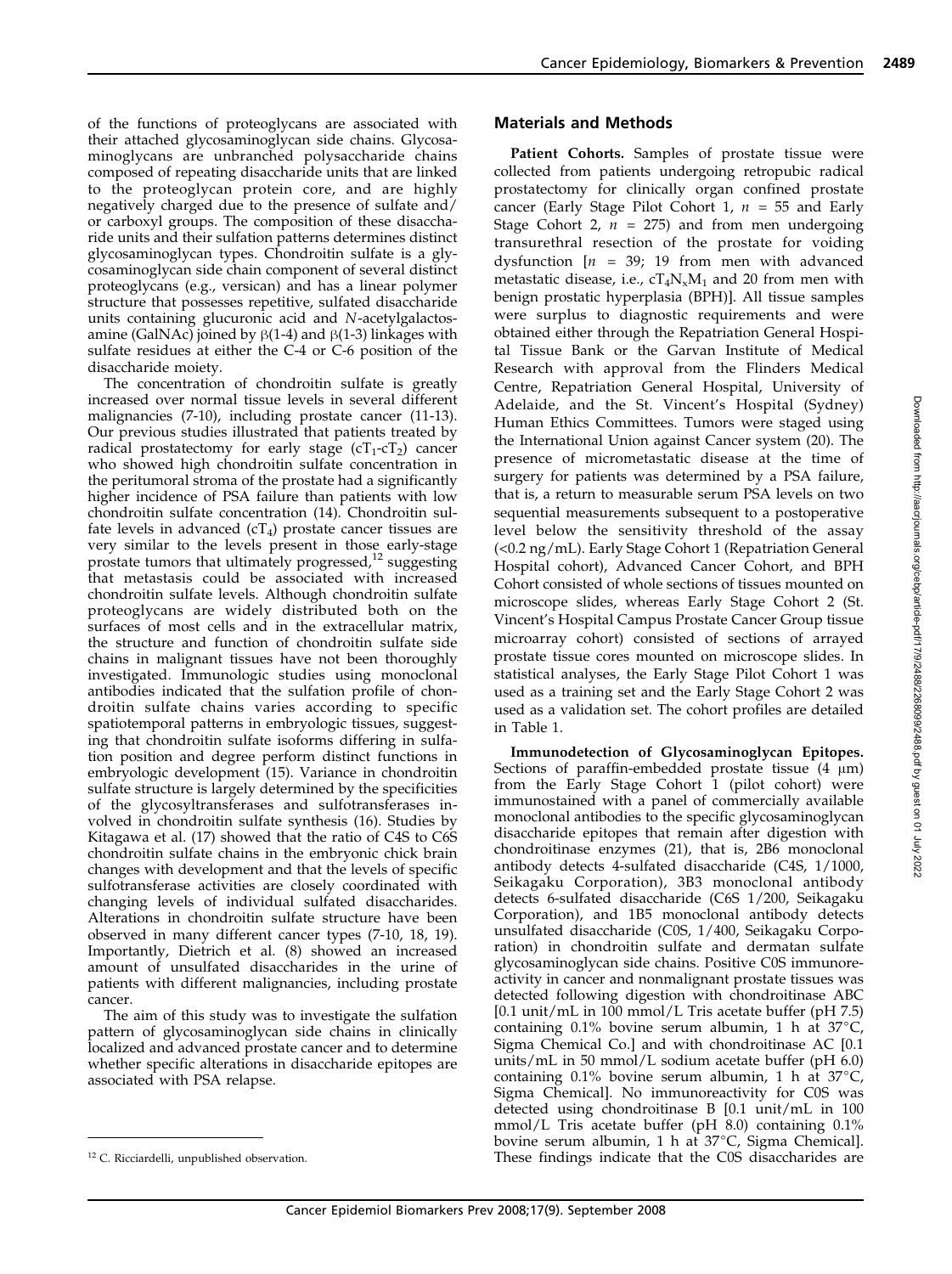| Early Stage Pilot Cohort 1*                                                           |                                                                         |
|---------------------------------------------------------------------------------------|-------------------------------------------------------------------------|
| Patients $(n)$<br>Median age at diagnosis (y)<br>Median preoperative                  | 55<br>64 (range 51-73)<br>9.0 (range $0.\overline{3}$ -47.7, $n = 50$ ) |
| serum PSA (ng/mL)<br>Median follow- $up_{+}(mo)$<br>Gleason score $(n)$               | 79.0 (range 36.0-154.0)                                                 |
| $2 - 4$                                                                               | 14                                                                      |
| $5-6$                                                                                 | 29                                                                      |
| >7                                                                                    | 12                                                                      |
| PSA failure rate $(n)$ <sup><math>#</math></sup><br>Early Stage Cohort 2 <sup>§</sup> | $22/55$ (40%)                                                           |
| Patients $(n)$                                                                        | 275                                                                     |
| Median age at diagnosis (y)                                                           | 63 (range 44-76)                                                        |
| Median preoperative serum<br>serum PSA (ng/mL)                                        | 9.2 (range 0.2-191.0, $n = 260$ )                                       |
| Median follow-up (mo)<br>Gleason score $(n)$                                          | 108.5 (range 5.6-260.4)                                                 |
| $2 - 4$                                                                               | 23                                                                      |
| $5 - 6$                                                                               | 134                                                                     |
| >7                                                                                    | 115                                                                     |
| Unknown                                                                               | 3                                                                       |
| PSA failure rate $(n)$<br>Advanced Cancer Cohort                                      | 124/275 (45%)                                                           |
| Patients $(n)$                                                                        | 20                                                                      |
| Median age at diagnosis (y)<br>Stage                                                  | 73 (range 60-92)<br>$cT_4N_1M_1$                                        |
| Gleason score $(n)$                                                                   |                                                                         |
| $2 - 4$                                                                               | 5                                                                       |
| $5-6$                                                                                 | 7                                                                       |
| >7                                                                                    | 8                                                                       |
| <b>BPH</b> Cohort                                                                     |                                                                         |
| Patients $(n)$                                                                        | 19                                                                      |
| Median age at diagnosis (y)                                                           | 70 (range 54-87)                                                        |

Table 1. Summary of clinical and pathology data for the four cohorts used in this study

\*Repatriation General Hospital cohort.

<sup>†</sup> Gleason score determined by a pathologist (JS or JK).

 $\overline{ }$  The presence of micrometastatic disease at the time of surgery for patients was determined by a PSA-failure, i.e. a return to measurable serum PSA levels on two sequential measurements subsequent to a postoperative level below the sensitivity threshold of the assay  $(<0.2$  ng/ml).

§ St. Vincent's Hospital Campus Prostate Cancer Group (SVCPCG) TMA cohort.

present in chondroitin sulfate but not in dermatan sulfate chains. In addition, the predominance of 2B6 staining in tissues treated with chondroitinase B indicated that dermatan sulfate regions in prostate tissues are mostly 4-sulfated (data not shown). The levels of C0S disaccharides were also assessed in tissue sections froman independent cohort of patients treated by radical prostatectomy (Early Stage validation Cohort 2), following digestion with chondroitinase ABC. Visualization of the glycosaminoglycan disaccharide epitopes for both cohorts 1 and 2 was achieved with a standard streptavidin immunoperoxidase reaction using biotinylated secondary antibody (Dako Corp.) and diaminobenzidine tetrahydrochloride (Sigma Chemical) to yield an insoluble brown deposit. Negative controls included no pretreatment with chondroitinase enzyme or replacement of the primary antibody with PBS. The immunostaining of each disaccharide epitope was scored manually by two independent observers blinded to clinical outcome in areas identified by urologic pathologists (J.S. and J.K.). The immunostaining intensity in the stroma was scored as strong (3+), moderate (2+), weak (1+), or negative.

Glycosaminoglycan Isolation and Cellulose Acetate Electrophoresis. The limited amount of malignant tissue that is surplus to diagnostic requirements at radical prostatectomy and available for research studies prevented extraction of glycosaminoglycan from earlystage prostate cancer tissues. Glycosaminoglycan was therefore isolated only from archived frozen tissue obtained from men undergoing transurethral prostatic resection for voiding dysfunction (20 from men with advanced  $cT_4N_1M_1$  disease and 19 from men with BPH). Confirmation of tissue pathology for each patient was determined (J.S.) in the adjacent tissue of a portion of resected tissue fragments, which were divided longitudinally following thawing and then formalin fixed and paraffin embedded. For glycosaminoglycan isolation, resected prostate tissues (100-500 mg) were thawed and digested in 20 volumes of 1 mg/mL papain in 0.5 mol/L sodium acetate buffer (pH 5.8) containing 25 mmol/L EDTA and 10 mmol/L cysteine hydrochloride at  $60^{\circ}$ C for 48 h. Cold (4 $^{\circ}$ C) trichloroacetic acid was then added to a final concentration of 10% and after 1 h the precipitated protein was removed by centrifugation (2,000  $\times$  g, 4°C, 15 min). The supernatant was dialyzed against several changes of water for 48 h. The retentate was concentrated by lyophilization and reconstituted in  $50$   $\mu$ L water. Glycosaminoglycans were isolated by precipitation with 4 volumes of cold  $(4^{\circ}C)$  ethanol containing  $1\%$ potassium acetate. After 24 h, the glycosaminoglycans were retrieved by centrifugation (2,000  $\times$  g, 4°C, 15 min) and reconstituted in water.

Glycosaminoglycans were electrophoretically separated on cellulose acetate membrane (Sepraphore II, Pall Corp.) in 0.2 mol/L calcium acetate buffer (pH 7.2) at a constant voltage of 80 V for 105 min. Individual glycosaminoglycans were visualized by staining with Alcian blue [0.2% in 25 mmol/L sodium acetate buffer (pH 5.8), containing 50 mmol/L magnesium chloride and 50% ethanol] for 30 min (22). The separated bands were quantified by laser densitometry. Glycosaminoglycans extracted from prostate tissue were identified by comparison of band migration distances with standard glycosaminoglycans (22). Further identification of individual glycosaminoglycans was facilitated by enzymatic digestion with chondroitinase ABC or hyaluronidase and by nitrous acid hydrolysis.

Characterization of Sulfation Pattern of Glycosaminoglycan Chains. The total glycosaminoglycan extract was batch absorbed to Q-Sepharose and eluted with 2.5 mol/L NaCl to concentrate the glycosaminoglycan preparation. The inherent disaccharide patterns of the chondroitin sulfate and dermatan sulfate components were determined by digestion of  $10$  to  $20 \mu$ g glycosaminoglycan with chondroitinase ABC (0.02 units) in buffer containing 50 mmol/L Tris-HCl (pH 8.0) overnight at  $37^{\circ}$ C (23). Following digestion, four volumes of absolute ethanol was added, and the mixture was placed at  $-20^{\circ}$ C for 4 h before centrifugation at  $15,000 \times g$ . The disaccharides remaining in the supernatant  $(40 \mu L)$  were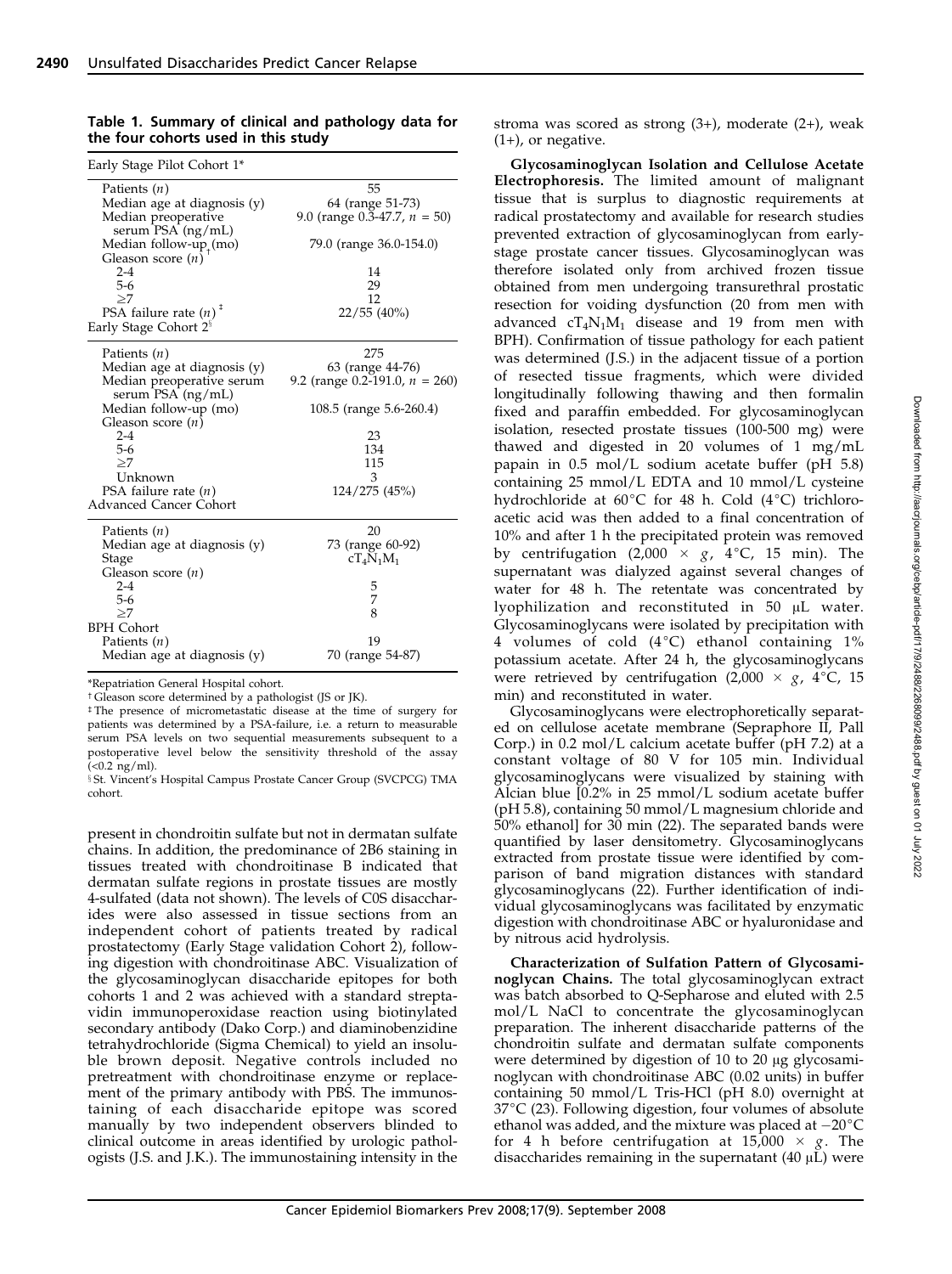separated by high-pressure liquid chromatography on a Partisil-5PAC (5  $\mu$ m, 25 cm  $\times$  4.6 mm id) column, and eluted at a flow rate of 1.0 ml/min, in a mobile phase of 52% acetonitrile, 12% methanol, and 36% aqueous buffer  $[0.5 \text{ mol/L}$  Tris HCL, 0.1 mol/L boric acid (pH 8.0); ref. 24]. This system allows the separation and quantification of disaccharides from chondroitin sulfate and dermatan sulfate. Standard disaccharide preparations of  $\Delta$ Di-4S, ΔDi-6S, ΔDi-0S, ΔDi-4,6S, ΔDi-HA, and N-acetylgalactosamine, N-acetylgalactosamine-4-sulfate, and N-acetylgalactosamine-6-sulfate were used as controls to characterize the elution profile.

Statistical Analysis. Statistical Package for the Social Sciences version 13.0 (SPSS) was used. The Spearman's correlation and  $\chi^2$  tests were used to determine correlation between chondroitin sulfate epitope expression and clinicopathologic features. The  $\chi^2$  test was used to determine association between the presence of the modified chondroitin sulfate and malignant disease. The Mann-Whitney U test was used to assess differences between the proportion of disaccharides in nonmalignant and cancer tissues. Relapse-free survival was used as the end point in Cox regression and Kaplan-Meier analyses to determine whether the levels of glycosaminoglycan disaccharide epitopes were related to risk and rate of relapse, respectively, in Early Stage Cohort 2. Relapsefree survival was calculated from the date of diagnosis to the date of progression or the date of last follow-up if progression-free. Four patients who died from other causes were censored on the date of death. Statistical significance was set at  $P < 0.05$ .

## Results

Glycosaminoglycan Epitopes in Prostatic Tissues. C4S, C6S, and C0S disaccharide moieties were localized to the peritumoral stroma of clinically organ confined prostate cancer tissues (Fig. 1A). Strong immunostaining for C4S disaccharide was present in 50.9% (28 of 55) of tumors whereas strong staining for C6S disaccharide was present in 20.0% (11 of 55) of the cancer tissues. Strong immunostaining for C0S disaccharide was present in 32.7% (18 of 55) of the tumors. C4S disaccharide was observed throughout the stroma adjacent to nonmalignant tissue, whereas C6S disaccharide and unsulfated disaccharide were localized to the periglandular stroma of nonmalignant glands (Fig. 1A). Strong immunostaining for C0S disaccharide was observed in 80% (8 of 10) of advanced cancers, whereas 78% (7 of 9) of the BPH tissues examined exhibited weak or moderate staining levels for C0S (Fig. 1B).

Association of Unsulfated Chondroitin Sulfate Level with PSA Relapse. Kaplan-Meier analyses of the rate of PSA relapse with respect to immunostaining in prostate tissue sections of glycosaminoglycan disaccharide epitope for patients in the Early Stage Cohort 1 are shown in Fig. 2. The levels of C4S disaccharide (Fig. 2A; log-rank statistic =  $0.69$ ,  $P = 0.709$ ) and C6S disaccharide (Fig. 2B; log-rank statistic = 2.11,  $P = 0.349$ ) were not associated with the rate of PSA relapse. In contrast, the level of C0S disaccharide was associated with the rate of PSA relapse (log-rank statistic = 11.12,  $P = 0.004$ ; Fig. 2C). Patients with moderate or high levels of C0S disaccharide had a significantly higher rate of relapse compared with patients with low levels of C0S disaccharide. The level of C0S disaccharide was also significantly associated with the rate of PSA relapse in the independent Early Stage Cohort 2 (log-rank statistic = 6.617,  $P = 0.037$ ; Fig. 3A). Because there were only 13 patients with low levels of C0S disaccharide in this cohort, these patients were grouped with patients with moderate C0S disaccharide levels. Patients with high levels of C0S disaccharide (45.7%, 58 of 129) again experienced significantly more relapses than patients with low or moderate levels of C0S disaccharide  $(33.6\% , 48$  of 146, log-rank statistic = 6.25,  $P = 0.012$ ; Fig. 3B).

High levels of C0S were significantly associated with clinical stage cT<sub>2</sub> (P = 0.021), pathologic stage pT<sub>3</sub>  $(P = 0.006)$ , the presence of seminal vesicle invasion  $(P = 0.007)$ , and extracapsular extension  $(P = 0.011)$ by  $\chi^2$  analysis, whereas no significant relationship was observed between C0S levels and Gleason score  $(P = 0.393)$ , presence of positive margins  $(P = 0.399)$ , nor preoperative PSA levels ( $P = 0.802$ ). High levels of C0S disaccharide were significantly associated with a 1.60-fold increased risk of relapse following radical prostatectomy (Cox univariate analysis; Table 2A). Comparison with the other statistically significant clinical and pathologic variables by multivariate analysis indicated that the level of unsulfated disaccharide predicted PSA relapse (1.59-fold increased risk) independent of pathologic stage, Gleason score, preoperative serum PSA, surgical margins, seminal vesicle involvement, and extracapsular extension (Cox multivariate analysis; Table 2B).

Chondroitin Sulfate Exhibits Altered Mobility in Advanced Prostate Cancer. Cellulose acetate chromatography indicated that a physicochemical modification to the structure of chondroitin sulfate is present in the majority of advanced prostate cancer tissues compared with the form isolated from BPH tissues (16 of 20 advanced cancers compared with 5 of 19 BPH tissues, P = 0.0001,  $\chi^2$  test; Fig. 4A). The relative mobility coefficient of chondroitin sulfate for advanced-stage cancers was 0.58 compared with 0.69 for BPH tissues. The relative mobility coefficient of dermatan sulfate was unaltered in BPH and cancer tissues (range, 0.48-0.52).

Characterization of Glycosaminoglycan Sulfation Pattern in Advanced Prostate Cancer. The lower migration rate on cellulose acetate chromatography of chondroitin sulfate from advanced prostate cancer tissues suggested a differential sulfation pattern compared with nonmalignant prostate tissues. To investigate this further, isolated glycosaminoglycan chains were digested with chondroitinase ABC and analyzed by high-pressure liquid chromatography (Fig. 4B). The level of DDi-0S disaccharides was significantly increased ( $P = 0.016$ ) in prostate cancer tissues (mean, 7.5%; range, 4.3-16.7%) compared with BPH tissues (mean, 3.7%; range, 3.4-4.2%; Fig. 4C). The proportion of DDi-4S disaccharides was reduced in prostate cancer tissue compared with BPH tissues; however, this difference was not statistically significant. The  $\Delta$ Di-6S disaccharide levels were not altered in prostate cancer compared with BPH tissues (Fig. 4C). Interestingly, an additional unknown peak, which eluted earlier than the  $\Delta$ Di-0S disaccharide, was observed in all prostate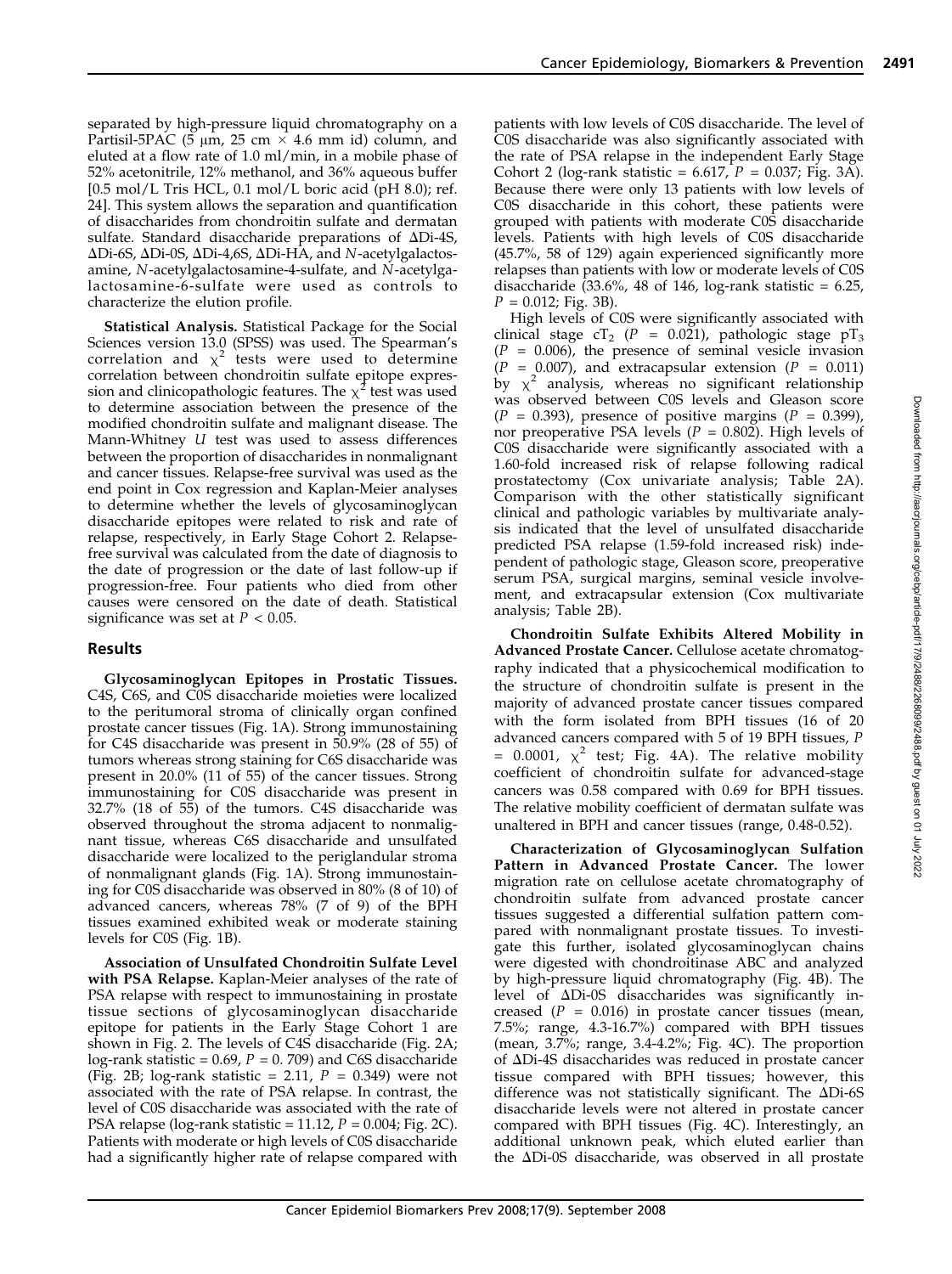

Figure 1. Glycosaminoglycan epitopes in prostatic tissues. Paraffin sections were stained using monoclonal antibodies to C4S (2B6), C6S (3B3), or unsulfated disaccharide (C0S, 1B5) in nonmalignant and malignant tissue areas of clinically localized prostate cancer (A) and BPH and advanced prostate cancer (B). Magnification,  $\times$  200.

cancer tissues examined (Fig. 4B), but was absent in BPH. The identity of this peak is unknown as it did not correspond to the elution profile of any of the following additional glycosaminoglycan structures examined, ADi-4,6S, ADi-HA, GalNAc-4-S, GalNAc-6-S, and GalNAc (data not shown).

#### **Discussion**

The mechanisms underlying the progression of prostate cancer from organ confined to locally invasive and ultimately metastatic disease are poorly understood. Previous studies from this laboratory have shown increased levels of chondroitin sulfate and the chondroitin sulfate proteoglycan versican in the peritumoral stromal matrix of prostate cancer patients who relapse after surgical treatment for presumed organ-confined disease (13, 14, 25). Those studies showed that measurement of chondroitin sulfate level may assist in predicting patient outcome following surgery, especially when combined with other clinical and pathologic features such as preoperative serum PSA levels. The present study investigated distinct glycosaminoglycan epitopes and showed that C0S disaccharide levels, but not C4S or C6S disaccharide levels, in the peritumoral stroma are significantly associated with rate of PSA failure in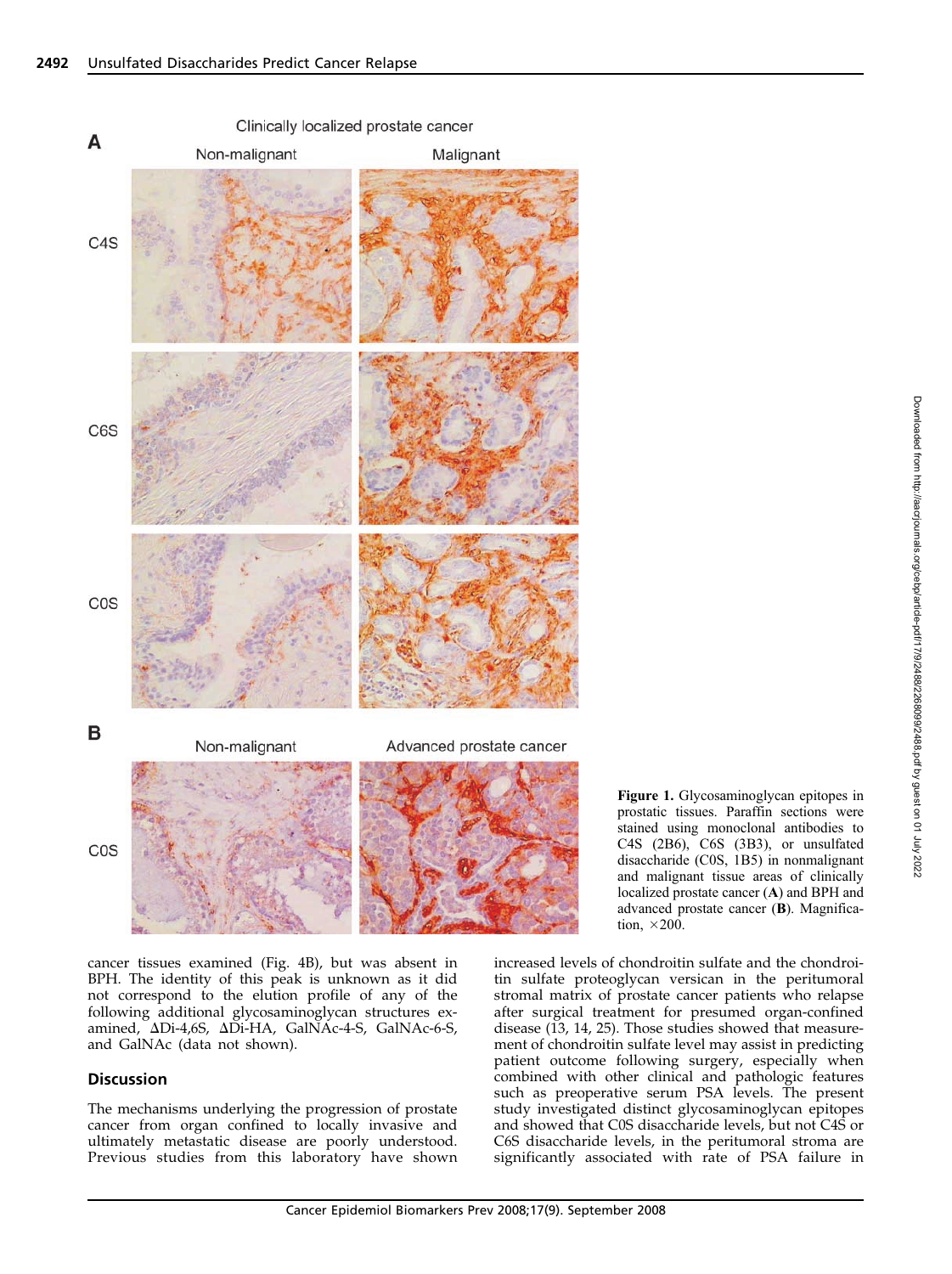

Figure 2. Kaplan-Meier product limit plots illustrating the relationship between glycosaminoglycan epitope levels and PSA relapse in clinically localized prostate cancer (Early Stage Cohort 1). A. (- - - - -) low C4S (0 or 1+ score), <sup>n</sup> =3;() moderate C4S (2+ score),  $n = 26$ ; or (disaccharide immunostaining  $(3+)$  score),  $n = 26$ , log-rank statistic = 0.69,  $P = 0.709$ . **B.** (- - - - -) low C6S (0 or 1+ score),  $n = 27$ ; (.....) moderate C6S (2+ score),  $n = 15$  or (strong C6S disaccharide immunostaining  $(3 + score)$ ,  $n = 29$ ; log-rank statistic = 2.11;  $P = 0.349$ . C. (- - - - -) low unsulfated (0 or 1+ score),  $n = 19$ ; (.....) moderate unsulfated (2+ score),  $n = 18$ ; or (.................) strong unsulfated disaccharide immuno--) strong unsulfated disaccharide immunostaining (3+ score),  $n = 18$ ; log-rank statistic = 11.12;  $P = 0.004$ .

clinically localized prostate cancer. The level of immunostaining for C0S disaccharide was found to be a predictor of PSA relapse, independent of the standard clinical and pathologic predictors. In addition, we showed that chondroitin sulfate but not dermatan sulfate glycosaminoglycan chains had a reduced electrophoretic mobility in advanced-stage prostate cancer tissues, probably due to a reduced charge density. These findings suggest that specific alterations to chondroitin sulfate side chains, in particular a decrease in overall sulfation attributed to an increased proportion of unsulfated chondroitin side chains, may be a crucial step for promoting disease progression in prostate cancer.



Figure 3. Kaplan-Meier product limit plots illustrating the relationship between chondroitin sulfate epitope levels and PSA progression in clinically localized prostate cancer in an independent cohort derived from an independent institution (Early Stage Cohort 2). A. (  $-$ ) low unsulfated (0 or 1+ score),  $n = 12$ ; ( $\cdots$ ) moderate unsulfated (2+ score),  $n = 129$  or (-----) strong unsulfated disaccharide immunostaining (3+ score), <sup>n</sup> = 119; log-rank statistic = 6.617; <sup>P</sup> = 0.037. B. (——) Low or moderate unsulfated  $(0, 1+,$  or  $2+$  score),  $n = 146$  or  $(- - - -)$ strong unsulfated disaccharide immunostaining  $(3 + score)$ ,  $n =$ 129; log-rank statistic 6.625;  $P = 0.012$ .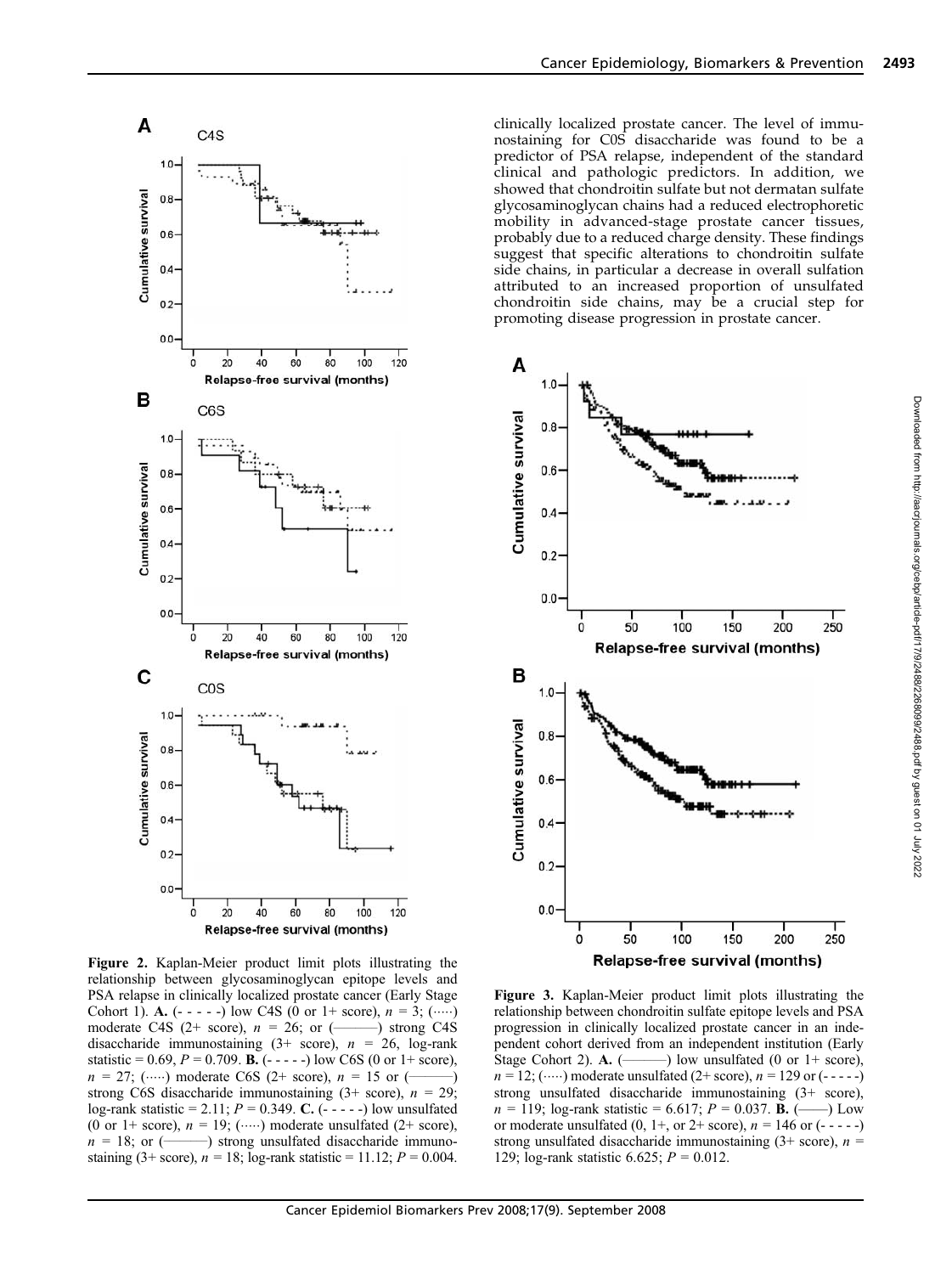|  |  |  |  |  | Table 2. Statistical analysis of specific alterations in the sulfation pattern of GAG chains |  |  |
|--|--|--|--|--|----------------------------------------------------------------------------------------------|--|--|
|--|--|--|--|--|----------------------------------------------------------------------------------------------|--|--|

| A. Univariate Cox Regression analysis of relapse-free survival in patients treated by radical prostatectomy (Early Stage Cohort 2) |               |                         |          |  |  |
|------------------------------------------------------------------------------------------------------------------------------------|---------------|-------------------------|----------|--|--|
| Variable                                                                                                                           | Relative risk | 95% confidence interval |          |  |  |
| Age at diagnosis ( $n = 275$ )                                                                                                     | 1.00          | $0.98 - 2.26$           | 0.72     |  |  |
| Clinical stage* $(n = 274)$                                                                                                        | 1.49          | $0.97 - 1.02$           | 0.061    |  |  |
| Pathologic stage $^{\dagger}$ ( <i>n</i> = 275)<br>Preoperative PSA $^{\dagger}$ ( <i>n</i> = 260)                                 | 2.59          | 1.75-3.84               | < 0.0001 |  |  |
|                                                                                                                                    | 1.78          | 1.22-2.62               | 0.003    |  |  |
| Gleason score <sup>§</sup> $(n = 272)$                                                                                             | 2.58          | 1.76-3.80               | < 0.0001 |  |  |
| Margins ( $n = 275$ )                                                                                                              | 1.82          | 1.24-2.68               | 0.002    |  |  |
| Seminal vesicle involvement ( $n = 272$ )                                                                                          | 2.24          | 1.52-3.30               | < 0.0001 |  |  |
| Extracapsular extension ( $n = 275$ )                                                                                              | 2.30          | 1.56-3.39               | < 0.0001 |  |  |
| $COS  $ (n = 275)                                                                                                                  | 1.62          | 1.10-2.36               | 0.013    |  |  |

B. Multivariate Cox regression analysis of relapse-free survival in patients treated by radical prostatectomy (Early Stage Cohort 2). All variables are significant in univariate analysis ( $n = 255$ )

| Pathologic stage<br><b>PSA</b><br>Gleason score<br>Seminal vesicle involvement<br>Margins<br>Extracapsular extension<br>C <sub>0</sub> S | 4.30<br>1.46<br>2.03<br>0.46<br>1.20<br>0.79<br>1.65 | 1.36-13.56<br>$0.97 - 2.19$<br>1.26-3.27<br>$0.17 - 1.27$<br>0.39-3.72<br>$0.31 - 1.99$<br>1.10-2.48 | 0.013<br>0.073<br>0.002<br>0.133<br>0.447<br>0.612<br>0.016 |
|------------------------------------------------------------------------------------------------------------------------------------------|------------------------------------------------------|------------------------------------------------------------------------------------------------------|-------------------------------------------------------------|
| C. Stepwise elimination of nonsignificant variables ( $n = 272$ )                                                                        |                                                      |                                                                                                      |                                                             |
| Pathologic stage                                                                                                                         | 1.97                                                 | 1.29-3.01                                                                                            | 0.002                                                       |
| Gleason score                                                                                                                            | 2.31                                                 | 1.54-3.46                                                                                            | < 0.0001                                                    |
| C <sub>0</sub> S                                                                                                                         | 1.59                                                 | 1.07-2.36                                                                                            | 0.020                                                       |

NOTE:  $P$  values highlighted in bold indicate  $P < 0.05$ 

\* Clinical stage cT1 vs cT2 and 6 cases that were stage cT3.

<sup>t</sup> Pathological stage pT2 vs pT3.

bPreoperative serum PSA level (prostate specific antigen, ng/mL) dichotomized by cut point <10.0 versus z10.0.

 $\$ Gleason score <7 vs  $\geq$ 7.

k Immunostaining for unsulfated chondroitin disaccharide (C0S) in peritumoral stroma dichotomized by low or moderate levels vs high level.

Increased proportions of  $\Delta$ Di-0S disaccharides have been observed in laryngeal (26), rectal (19), colon (7), liver (27), pancreatic (10), and head and neck tumor tissues (9) compared with normal tissue.  $\Delta$ Di-0S disaccharide is the predominant disaccharide found in pancreatic carcinoma (10) and is increased 4-fold in gastric carcinoma compared with normal tissue (28). Furthermore, gastric carcinomas exhibit increased  $\Delta$ Di-0S and  $\Delta$ Di-6S disaccharides with a parallel decrease in  $\Delta$ Di-4S disaccharides. The current study suggests that increased levels of DDi-0S disaccharides also occur in prostate cancer. Thus, a common feature of several cancer types seems to be the presence of chondroitin sulfate harboring specific alterations in disaccharide sulfation.

As sulfation is a nonrandom, biosynthetically regulated process, differences between the sulfation pattern of chondroitin sulfate attached to proteoglycans within normal and neoplastic tissues suggest that tumor factors may affect the synthesis and metabolism of chondroitin sulfate by the cells within the peritumoral stroma. Several growth factors that are secreted by prostate cancer cells at increased levels compared with normal prostate epithelial cells, such as transforming growth factor  $\beta$ 1 and platelet-derived growth factor, have been shown to induce structural modification to chondroitin sulfate chains, while simultaneously modulating proteoglycan core protein expression in arterial smooth muscle cells (29). These structural modifications include increases in chain length and changes in sulfation resulting in altered charge density. In addition, insulin-like growth factor-1 is known to be increased in prostate cancer cells compared with normal prostate epithelial cells and to stimulate synthesis of undersulfated proteoglycans by the peritubular cells of the testis (30).

Chondroitin chains are synthesized by chondroitin synthase and chondroitin N-acetylgalactosaminyl transferase. Chain elongation requires GalNAc transferase II and D-glucuronic acid transferase II activities, whereas chain initiation requires GalNAc transferase I activity. Although little is known as to whether these enzymes are differentially expressed in cancerous tissues,  $\alpha$ 1-3 Gal-NAc transferase has been shown to be activated during induced pancreatic carcinogenesis in the hamster (31). Several mechanisms may thus be used by prostate cancer cells to regulate both the levels and pattern of sulfation of chondroitin sulfate proteoglycans by stromal cells in the prostate and it is unlikely that observed changes are serendipitous. These mechanisms may comprise downregulation of enzymes involved in chondroitin sulfate sulfation, such as chondroitin 4-O-sulfotransferase, chondroitin 6-O-sulfotransferase, and chondroitin 4-sulfate-6-O-sulfotransferase by either cancer cells or peritumoral stromal cells under the direction of cancer cells, and result in increased amounts of GalNAc residues that are unsulfated (16).

The current study shows that physicochemical alterations to the structure of chondroitin sulfate in the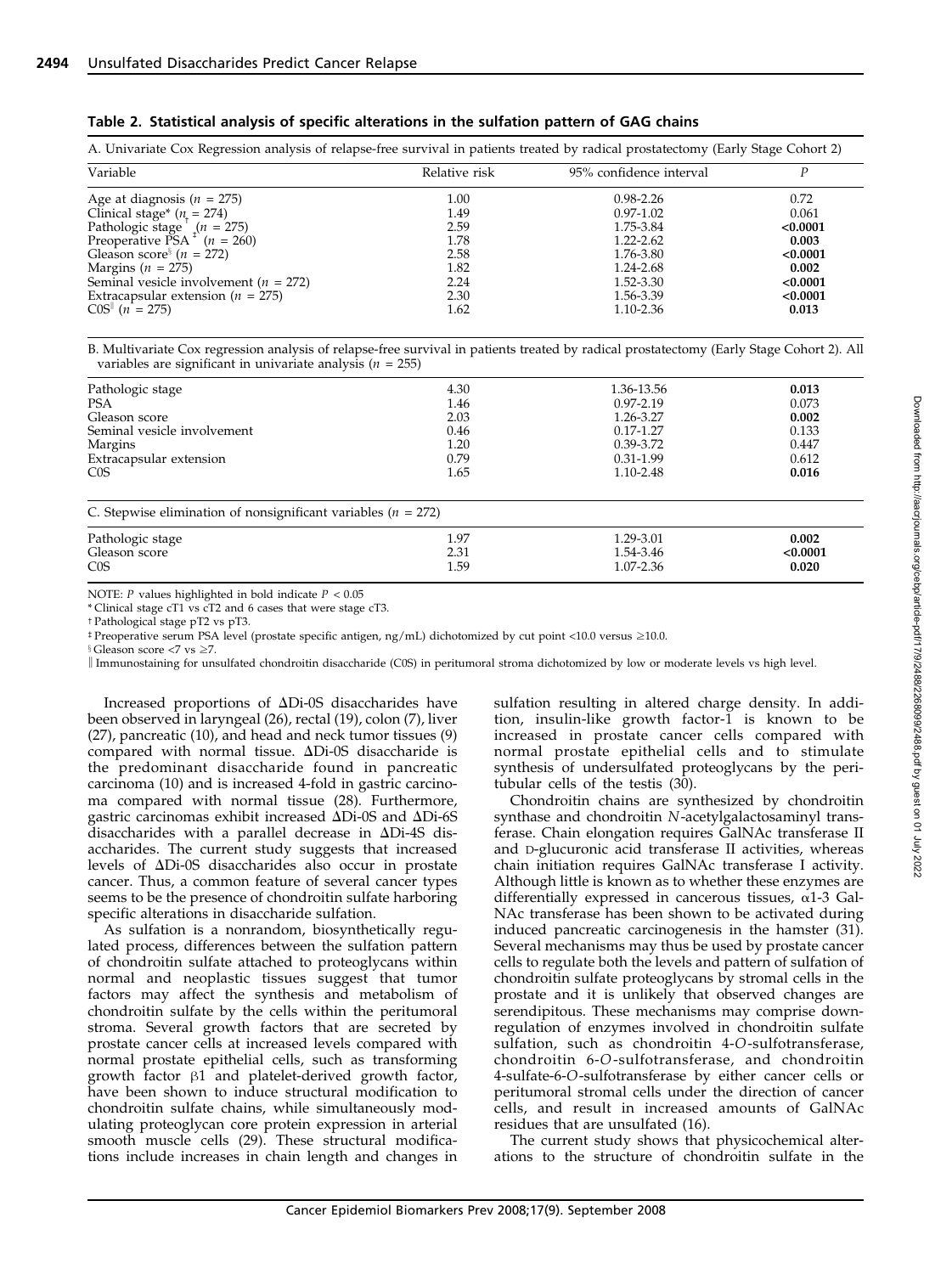prostatic stroma occur during prostate cancer progression and may aid prostate cancer metastasis. Changes in chondroitin sulfate structure may contribute to the efficiency with which chondroitin sulfate proteoglycans, such as versican, destabilize tumor cell focal adhesion and promote cancer invasion (32). Other studies have shown that a lowering of the sulfation level altered the ability of chondroitin sulfate to modulate embryonic cell migration on extracellular matrix in vitro (33). Alterations in sulfation pattern of chondroitin sulfate may well reflect modified biological roles of chondroitin sulfate proteoglycans between normal and neoplastic tissues (34). Although the biological and developmental significance of the different chondroitin sulfate epitopes is not well understood, studies have found that the sulfation profile of chondroitin sulfate chains changes with specific spatiotemporal patterns in various tissues during embryologic development, suggesting that chondroitin sulfate isoforms differing in sulfation position and degree perform distinct functions (35, 36). In particular, the ratio of C4S to C6S varies during normal embryonic development (17) and a change in ratio in favor of C6S seems to be associated with cell proliferation (29). Furthermore, knockdown of the chondroitin synthase gene (by RNA interference) revealed that C0S (the only chondroitin synthesized by Caenorhabditis elegans) is required for embryonic morphogenesis and cell division (37). Interestingly, differential sulfation of heparin sulfate proteoglycans directs retinal axons through the chiasm during optic innervation (38). In addition, heparan sulfate and chondroitin sulfate have been shown to interact in a sulfation-dependent manner with various axon guidance proteins, including slit2, netrin1, ephrinA1, ephrinA5, and semaphorin5B (39). These studies lend support to the notions that glycosaminoglycans are sulfated in complex and changing



Figure 4. Cellulose acetate electrophoresis of papain-digested glycosaminoglycans from human prostate tissue (A). Profile produced by BPH and advanced prostate cancer tissue. The leading peak (relative mobility, RM 0.69 in BPH and RM 0.58 in cancer) was composed of chondroitin sulfate, the middle peak (RM 0.48-0.52) was composed of dermatan sulfate, and the trailing peak (RM 0.39- 0.41) was composed of heparan sulfate and hyaluronan (A). High-pressure liquid chromatography elution profile of disaccharides from human prostate cancer tissue following chondroitinase ABC digestion (B). Absorbance was measured at 229 nm. Glycosaminoglycan chains were digested with chondroitinase ABC and analyzed by high-pressure liquid chromatography. Proportion of DDi-4S, DDi-6S, and DDi-0S disaccharides from chondroitin sulfate and dermatan sulfate isolated from nonmalignant, that is, BPH, and malignant  $(M)$  human prostate tissues  $(C)$ . \*, the level of  $\Delta$ Di-0S disaccharides were significantly increased in prostate cancer tissues compared with BPH tissues ( $P = 0.016$ , Mann Whitney U test).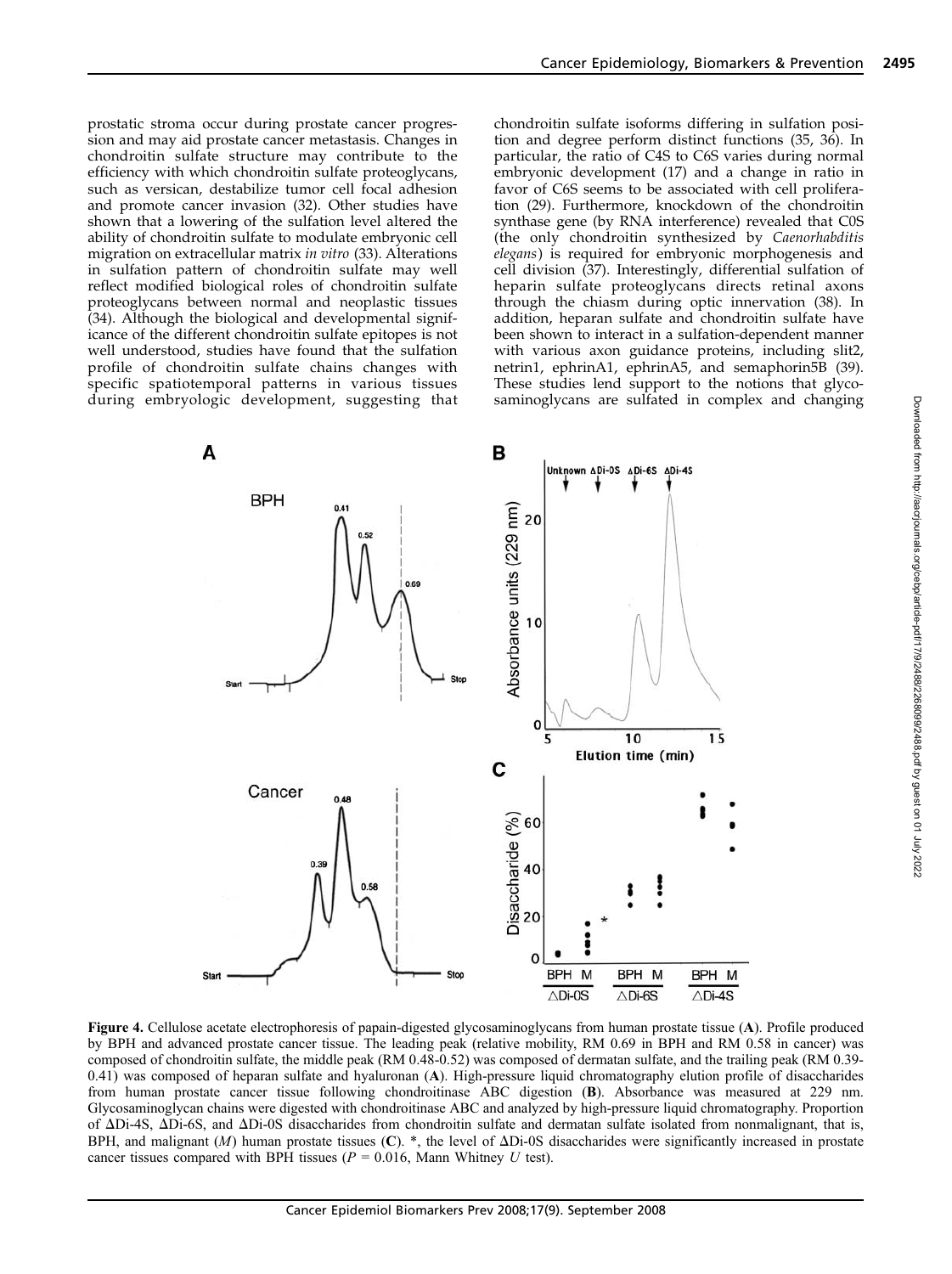patterns and that undersulfation of chondroitin sulfate may be involved in fundamental biological processes involving cell migration.

A reduction in the electrophoretic migration of chondroitin sulfate has been observed in the urine of patients with different malignancies, including prostate cancer, compared with patients without cancer (8). The lower electrophoretic migration of chondroitin sulfate from cancer patients was found to be due to an increased amount of  $\Delta$ Di-0S disaccharide. A study by Dietrich et al. (8) showed a direct correlation between the relative amounts of the  $\Delta$ Di-0S disaccharide present in chondroitin sulfate and the stage of malignancy of the cancer. The structural change to chondroitin sulfate occurred early in the development of the tumor and, following surgery and chemotherapy, the structure of chondroitin sulfate in the urine of treated patients was found to revert back to a form similar to that secreted by normal subjects. It is therefore possible that measurement of C0S disaccharides in biological fluids may be useful in the diagnosis and follow-up of prostate cancer.

In conclusion, this study supports the tenet that specific glycosaminoglycan alterations occur during tumor development and consequent changes in proteoglycan composition may be a critical step for prostate cancer invasion. Although the physiologic significance of the modifications induced by various growth factors for proteoglycan biosynthesis and particularly undersulfation are not understood, we postulate that changes to chondroitin sulfate structure in the peritumoral stroma of prostate cancer may facilitate cancer invasion by destabilizing focal cell adhesions between prostate cancer cells and the surrounding stroma. Further study of the regulation and biological role of chondroitin sulfate sulfation in prostate cancer will improve our knowledge of both the prostate tumor cell microenvironment and epithelial-stromal cell interactions.

#### Disclosure of Potential Conflicts of Interest

No potential conflicts of interest were disclosed.

#### Acknowledgments

The costs of publication of this article were defrayed in part by the payment of page charges. This article must therefore be hereby marked advertisement in accordance with 18 U.S.C. Section 1734 solely to indicate this fact.

We thank Keiko Mayne for performing the cellulose acetate electrophoresis and glycosaminoglycan isolation, Marie Pickering for immunohistochemical expertise, Virginia Papangelis for providing tissue sections from the Repatriation General Hospital cohort, and Anne-Maree Haynes and Ruth PeBenito for their assistance with the management of the patient database and tissue bank in relation to the St. Vincent's Hospital Campus Prostate Cancer Group cohort.

#### References

- 1. Hoedemaeker RF, Vis AN, Van Der Kwast TH. Staging prostate cancer. Microsc Res Tech 2000;51:423 – 9.
- 2. Ayala G, Tuxhorn JA, Wheeler TM, et al. Reactive stroma as a predictor of biochemical-free recurrence in prostate cancer. Clin Cancer Res 2003;9:4792 – 801.
- 3. Levi F, Lucchini F, Negri E, Boyle P, La Vecchia C. Leveling of prostate cancer mortality in Western Europe. Prostate 2004;60:46 – 52.
- Kumar S, Shelley M, Harrison C, Coles B, Wilt TJ, Mason MD. Neo-adjuvant and adjuvant hormone therapy for localised and

locally advanced prostate cancer. Cochrane Database Syst Rev 2006:CD006019.

- 5. Walczak JR, Carducci MA. Prostate cancer: a practical approach to current management of recurrent disease. Mayo Clin Proc 2007;82:  $243 - 9.$
- 6. Yip GW, Smollich M, Gotte M. Therapeutic value of glycosamino-
- glycans in cancer. Mol Cancer Ther 2006;5:2139 48. 7. Adany R, Heimer R, Caterson B, Sorrell JM, Iozzo RV. Altered expression of chondroitin sulfate proteoglycan in the stroma of human colon carcinoma. Hypomethylation of PG-40 gene correlates with increased PG-40 content and mRNA levels. J Biol Chem 1990; 265:11389 – 96.
- 8. Dietrich CP, Martins JR, Sampaio LO, Nader HB. Anomalous structure of urinary chondroitin sulfate from cancer patients. A potential new marker for diagnosis of neoplasias. Lab Invest 1993;68:  $439 - 45$
- 9. Martins RC, Lima FR, Werneck CC, Neto VM, Silva LC. Patterns of synthesis and secretion of sulfated glycosaminoglycans in primary cortical and cerebellar astrocytes in vitro. Biol Cell 2000;  $92:421 - 7$
- 10. Theocharis AD, Tsara ME, Papageorgacopoulou N, Karavias DD, Theocharis DA. Pancreatic carcinoma is characterized by elevated content of hyaluronan and chondroitin sulfate with altered disaccharide composition. Biochim Biophys Acta 2000;1502:201 – 6.
- 11. De Klerk DP, Lee DV, Human HJ. Glycosaminoglycans of human prostatic cancer. J Urol 1984;131:1008 – 12.
- 12. Iida S, Suzuki K, Matsuoka K, et al. Analysis of glycosaminoglycans in human prostate by high-performance liquid chromatography. Br J Urol 1997;79:763 – 9.
- 13. Ricciardelli C, Mayne K, Sykes PJ, et al. Elevated stromal chondroitin sulfate glycosaminoglycan predicts progression in early-stage pros-tate cancer. Clin Cancer Res 1997;3:983 – 92.
- 14. Ricciardelli C, Quinn DI, Raymond WA, et al. Elevated levels of peritumoral chondroitin sulfate are predictive of poor prognosis in patients treated by radical prostatectomy for early-stage prostate cancer. Cancer Res 1999;59:2324 – 8.
- 15. Mark MP, Baker JR, Kimata K, Ruch JV. Regulated changes in chondroitin sulfation during embryogenesis: an immunohistochemical approach. Int J Dev Biol 1990;34:191 – 204.
- 16. Silbert JE, Sugumaran G. Biosynthesis of chondroitin/dermatan sulfate. IUBMB Life 2002;54:177 – 86.
- 17. Kitagawa H, Tsutsumi K, Tone Y, Sugahara K. Developmental regulation of the sulfation profile of chondroitin sulfate chains in the chicken embryo brain. J Biol Chem 1997;272:31377 – 81.
- 18. Kovalszky JTaI. Differential expression of proteoglycans on the surface of malignant cells and in the tumor stroma. In: Adany R, editor. Tumor matrix biology. Boca Raton (FL): CRC Press; 1995. p. 23 – 53.
- 19. Tsara ME, Papageorgacopoulou N, Karavias DD, Theocharis DA. Distribution and changes of glycosaminoglycans in neoplasias of
- rectum. Anticancer Res 1995;15:2107 12. 20. Hermanek P. 1992 tumor classification/developments. Langenbecks Arch Chir Suppl Kongressbd 1992;:40 – 45.
- 21. Couchman JR, Caterson B, Christner JE, Baker JR. Mapping by monoclonal antibody detection of glycosaminoglycans in connective tissues. Nature 1984;307:650 – 2.
- 22. Horsfall DJ, Mayne K, Skinner JM, Saccone GT, Marshall VR, Tilley WD. Glycosaminoglycans of guinea pig prostate fibromuscular stroma: influence of estrogen and androgen on levels and location of chondroitin sulfate. Prostate 1994;25:320 – 32.
- 23. Reinboth BJ, Finnis ML, Gibson MA, Sandberg LB, Cleary EG. Developmental expression of dermatan sulfate proteoglycans in the elastic bovine nuchal ligament. Matrix Biol 2000;19:149 – 62.
- 24. Zebrower M, Kieras FJ, Heaney-Kieras J. High pressure liquid chromatographic identification of hyaluronic acid and chondroitin
- sulphate disaccharides. Glycobiology 1991;1:271 6. 25. Ricciardelli C, Mayne K, Sykes PJ, et al. Elevated levels of versican but not decorin predict disease progression in early-stage prostate cancer. Clin Cancer Res 1998;4:963 – 71.
- 26. Skandalis SS, Stylianou M, Vynios DH, Papageorgakopoulou N, Theocharis DA. The structural and compositional changes of glycosaminoglycans are closely associated with tissue type in human laryngeal cancer. Biochimie 2007;89:1573 – 80.
- 27. Kovalszky I, Pogany G, Molnar G, et al. Altered glycosaminoglycan composition in reactive and neoplastic human liver. Biochem Biophys Res Commun 1990;167:883 – 90.
- 28. Theocharis AD, Vynios DH, Papageorgakopoulou N, Skandalis SS, Theocharis DA. Altered content composition and structure of glycosaminoglycans and proteoglycans in gastric carcinoma. Int J BiochemCell Biol 2003;35:376 – 90.
- 29. Schonherr E, Jarvelainen HT, Sandell LJ, Wight TN. Effects of platelet-derived growth factor and transforming growth factor- $\beta1$